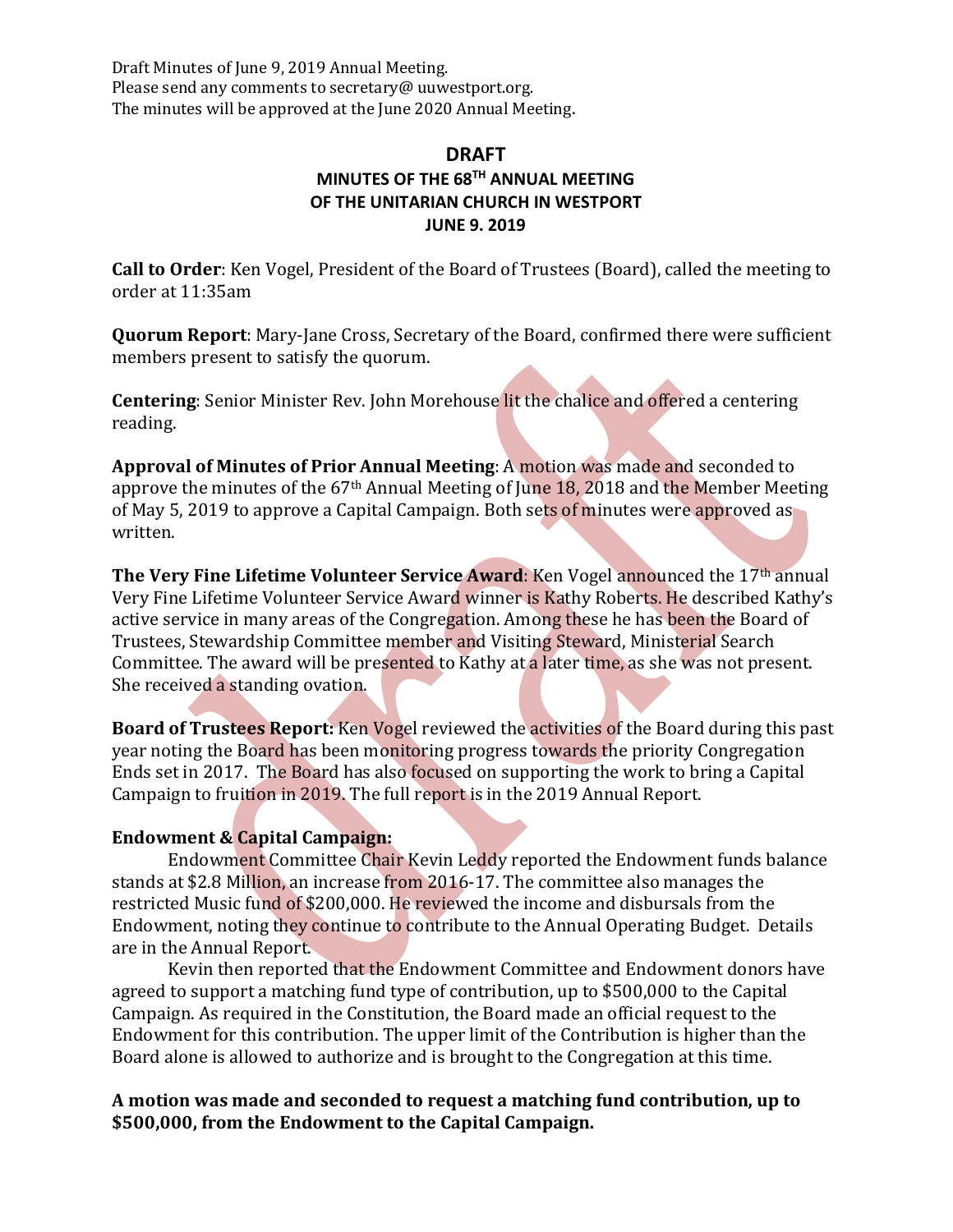Draft Minutes of June 9, 2019 Annual Meeting. Please send any comments to secretary@ uuwestport.org. The minutes will be approved at the June 2020 Annual Meeting.

During discussion, Kevin noted that the match will be against monies committed during the Fall full Congregation appeal. Details of how the matching contributions will work will be presented to the Congregation by the start of the Fall appeal. The motion was called for a vote. Passed Unanimously.

Board member Steve Grathwohl introduced a motion **to pay the architect firm** Goody Clancy up to \$200,000, between June -December 2019, for the design phase of **TUCW** building renovations. Funds will come from initial Capital Campaign **payments. Motion was seconded.**

Steve noted this idea has been raised by Congregants during the spring Capital Campaign meetings. A question was raised if this is a full or partial payment. It is the  $2<sup>nd</sup>$ payment for design work. The architect firm will stay involved with further design as well as management of project implementation. Rev John Morehouse announced that lead donors have committed \$680,000 to date, and we have received over \$200,000 in payments, covering the cost of this motion.

## **The motion was called for a vote. Passed Unanimously**

### **Financial Reports & Votes:**

Endowment Committee as reported above.

Year Round Stewardship Committee co-Chair Mary Money reported pledge results – 219 pledges received for the 2019-2020 fiscal year. She emphasized that there are so many more who are active in the Congregation. She urged each member at the meeting to bring some ideas on how to involve more of these people in pledging support, and to become actively involved in Stewardship.

Finance Committee – Treasurer Catherine Onyemelukwe reviewed the financial results to date and the proposed budget for 2019-2020. A question was asked why B&G Projects are reduced \$5,000 from the 2018-19 expected expenses. Catherine explained there were two large expenses this year - meeting house  $A/C$ , boiler replacement.

### **Ratification of the 2019-20 Budget:**

A motion was made and seconded to ratify the 2018-19 budget. The budget **ratification was passed.** 

**Nominating Committee (NC) Report and Elections:** NC co-chair Monica Garrison thanked the members of the committee and presented the following slate of candidates for election to office.

- Board of Trustees (BOT) [3 year terms to 2022] Catherine Onyemelukwe  $(2<sup>nd</sup>)$ Stapley Emberling  $(1<sup>st</sup>)$ Alex Gormley (1st)
- Endowment Committee (EC) [5 year term to 2024]